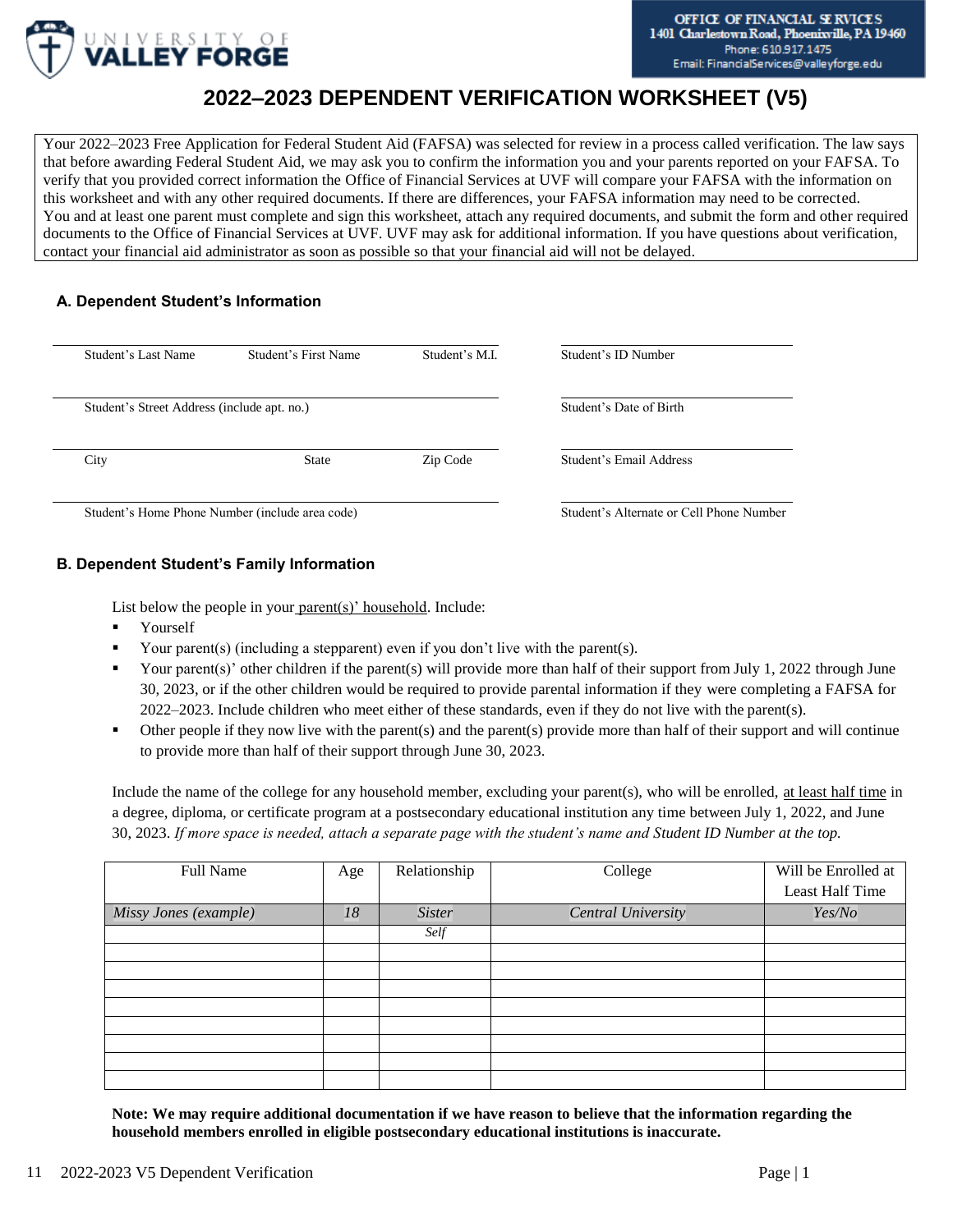

# **Student's Name: Alt ID:**

## **C. Dependent Student's Income Information to Be Verified**

#### 1. **Verification of 2020 Income Information for Student Tax Filers**

**Instructions:** Complete this section if the student filed or will file a 2020 IRS income tax return. The best way to verify income is by using the IRS Data Retrieval Tool (IRS DRT) that is part of FAFSA on the web at FAFSA.gov. In most cases, no further documentation is needed to verify 2020 income information that was transferred in the student's FAFSA using the IRS DRT if that information was not changed by the FAFSA filer. *If you need more information about when, or how to use the IRS Data Retrieval Tool see your financial aid administrator.* 

# **Check the box that applies:**

The student has used the IRS DRT in *FAFSA on the Web* to transfer 2020 IRS income tax return information into the student's FAFSA*.*

The student has not yet used the IRS DRT in *FAFSA on the Web* but will use the tool to transfer 2020 IRS income tax return information into the student's FAFSA.

The student is unable or chooses not to use the IRS Data Retrieval Tool, and the student will provide the school a copy of the **2020 IRS tax return transcript(s) or a signed copy of the 2020 income tax return and applicable schedules.** 

#### A **2020 IRS Tax Return Transcript** may be obtained through:

- Get Transcript by MAIL Go to [www.irs.gov, u](http://www.irs.gov/)nder the Tools heading, click "Get a tax transcript." Click "Get Transcript by MAIL." Make sure to request the "IRS Tax Return Transcript" and *NOT* the "IRS Tax Account Transcript." The transcript is generally received within 10 business days from the IRS's receipt of the online request.
- Get Transcript ONLINE Go to [www.irs.gov, u](http://www.irs.gov/)nder the Tools heading, click "Get a tax transcript." Click "Get Transcript ONLINE." Make sure to request the "IRS Tax Return Transcript" and *NOT* the "IRS Tax Account Transcript." To use the Get Transcript Online tool, the user must have (1) access to a valid email address, (2) a text-enabled mobile phone (pay-asyou-go plans cannot be used) in the user's name, and (3) specific financial account numbers (such as a credit card number or an account number for a home mortgage or auto loan). The transcript displays online upon successful completion of the IRS's two-step authentication.
- Automated Telephone Request 1-800-908-9946. Transcript is generally received within 10 business days from the IRS's receipt of the telephone request.
- Paper Request Form IRS Form 4506T-EZ or IRS Form 4506-T. The transcript is generally received within 10 business days from the IRS's receipt of the paper request form.

#### 2. **Verification of 2020 Income Information for Students with Unusual Circumstances**

Complete this section if the student has filed or will file a 2020 income tax return with any of the following circumstances.

#### **Check the box that applies:**

The student is required to file a 2020 IRS income tax return and **has been granted a filing extension by the IRS**, must provide.

- **•** A copy of the IRS's approval of an extension beyond the automatic six-month extension if the individual requested an additional extension of the filing time for tax year 2020;
- **•** Verification of Non-Filing Letter (confirmation that the tax return has not yet been filed) from the IRS or other relevant tax authority dated on or after October 1, 2021; or a signed statement certifying that the individual attempted to obtain the VNF from the IRS and was unable to obtain the required documentation.
- A copy of IRS Form W–2 for each source of employment income received for tax year 2020 *and*,
- If self-employed, a signed statement certifying the amount of the individual's Adjusted Gross Income (AGI) and the U.S. income tax paid for tax year 2020.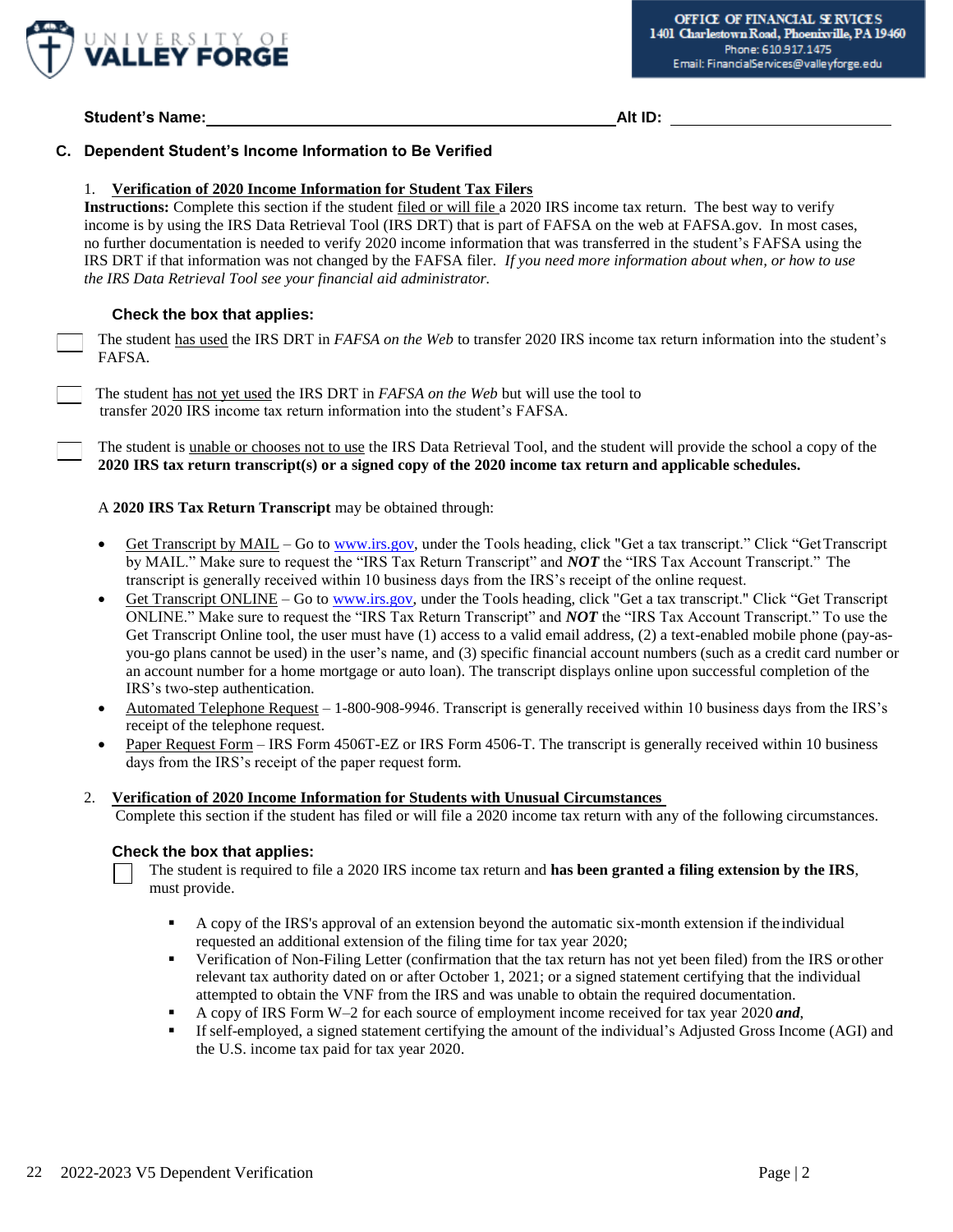

# **Student's Name: Alt ID: Alt ID: Alt ID: Alt ID: Alt ID: Alt ID: Alt ID: Alt ID: Alt ID: Alt ID: Alt ID: Alt ID: Alt ID: Alt ID: Alt ID: Alt ID: Alt ID: Alt ID: Alt ID: Alt ID: Alt**

The student **has filed an amended IRS income tax return** for tax year 2020, must provide:

- A signed copy of the 2020 IRS Form 1040X, "Amended U.S. Individual Income Tax Return," that was filed with the IRS*; and*
- A 2020 IRS Tax Return Transcript (that will only include information from the original tax return and does not have to be signed), or any other IRS tax transcript(s) that includes all of the income and tax information required to be verified.

The student **was the victim of IRS tax-related identity theft**, must provide:

- A Tax Return Database View (TRDBV) transcript obtained from the IRS, or any other IRS tax transcript(s) that includes all of the income and tax information required to be verified; *and*
- A statement signed and dated by the tax filer indicating that he or she was a victim of IRS tax-related identity theft and that the IRS is aware of the tax-related identity theft.

# 3. **Verification of 2020 Income Information for Student Nontax Filers**

Complete this section if the **student, will not file** and is **not required** to file a 2020income tax return with the IRS.

# **Check the box that applies:**

The student was not employed and had no income earned from work in 2020.

The student was employed in 2020 and has listed below the names of all the student's employers, the amount earned from each employer in 2020, and whether an IRS W-2/1099 form is provided. Copies of all 2020 IRS W-2/1099 forms issued to the student by employers must be provided. *List every employer even if they did not issue an IRS W-2 form. If more space is needed, attach a separate page with the student's name and Student ID Number at the top.* 

| Employer's Name                                    | IRS W-2 Or Equivalent Attached? | Amount Earned in 2020 |
|----------------------------------------------------|---------------------------------|-----------------------|
| Suzy's Auto Body Shop (example)                    | Yes                             | \$2,000               |
|                                                    |                                 |                       |
|                                                    |                                 |                       |
|                                                    |                                 |                       |
| <b>Total Amount of Income Earned from Work:</b> \$ |                                 |                       |

**Additionally, you must provide documentation from the IRS or other relevant tax authority dated on or after October 1, 2021 that indicates a 2020 income tax return was not filed with the IRS or other relevant tax authority.** 

Check here if confirmation of non-filing is provided.

*Attach it to this document with the student's name and Student ID at the top* 

Check here if confirmation of non-filing will be provided later.

- **D. Parent's Income Information to Be Verified**—Note: If two parents were reported in Section B of this worksheet, the instructions and certifications below refer and apply to both parents. Notify the financial aid office had a change in parents' marital status after December 31, 2020.
	- 1. **Verification of 2020 Income Information for Parent Tax Filers**

**Instructions:** Complete this section if the parent(s) filed or will file a 2020 IRS income tax return. The best way to verify income is by using the IRS Data Retrieval Tool (IRS DRT) that is part of FAFSA on the Web at FAFSA.gov. In most cases, no further documentation is needed to verify 2020 income information that was transferred into the student's FAFSA using the IRS DRT if that information was not changed by the FAFSA filer. *If you need more information about when or how to use the IRS Data Retrieval Tool see your financial aid administrator.*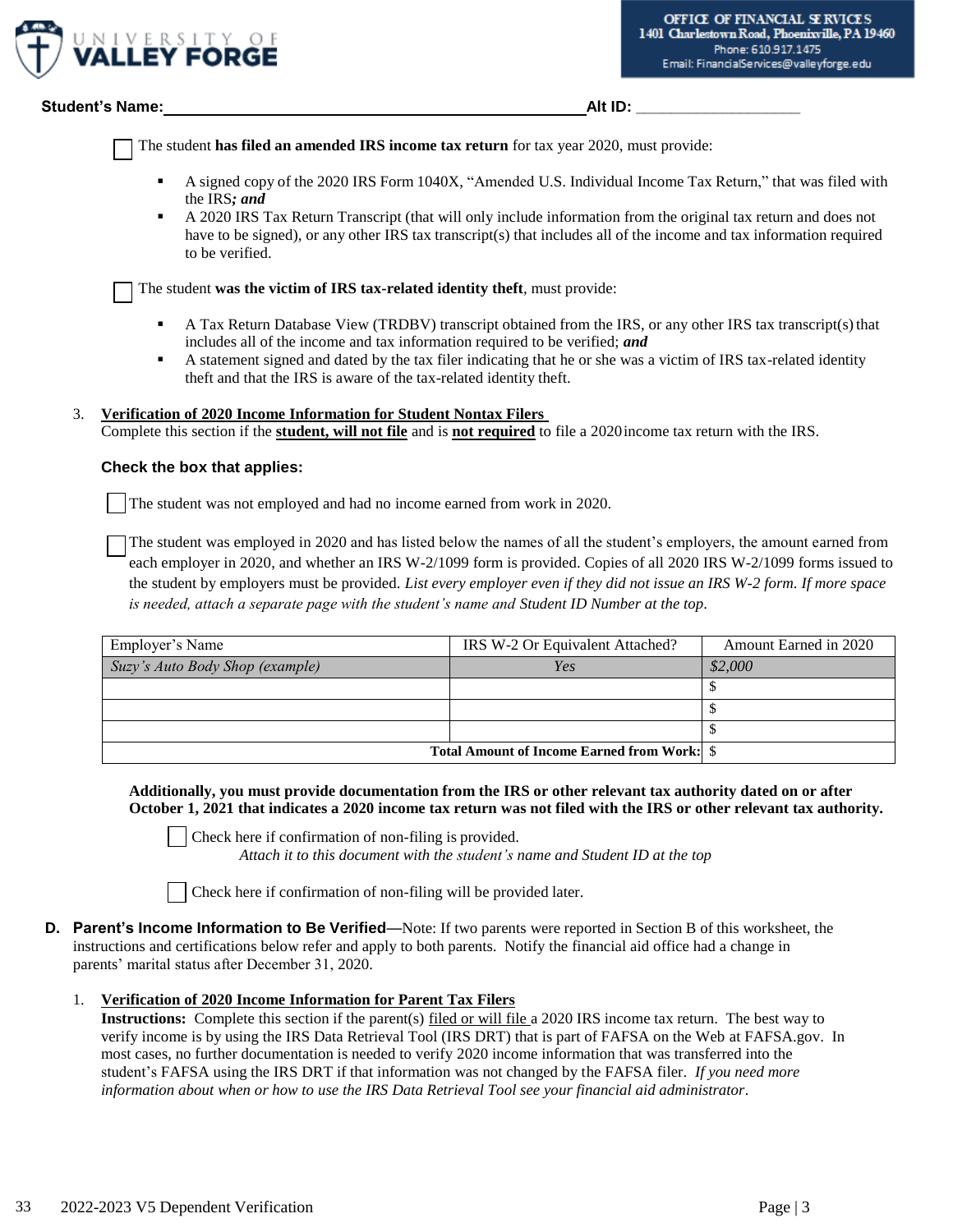

#### **Check the box that applies:**

The parent has used the IRS Data Retrieval Tool in FAFSA on the Web to transfer 2020 IRS income information into the student's FAFSA. The student's school will use the IRS information transferred into the student's FAFSA to complete the *verification process*.

The parent has not yet used the IRS Data Retrieval Tool but will use the tool to transfer 2020 IRS income information into the student's FAFSA once the parent's IRS tax return has been filed.

The parent is unable or chooses not to use the IRS Data Retrieval Tool, and the parent will provide the school a copy of the **2020 IRS tax return transcript(s)**—**or a signed copy of the 2020 income tax return and applicable schedules.** 

*To obtain an IRS tax return transcript go to [www.IRS.gov a](http://www.irs.gov/)nd click "Get a Transcript" link under the Tools heading or call 1-800-908-9946. Make sure you order the "IRS tax return transcript" and not the "IRS tax account transcript." It takes up to two weeks for IRS income information to be available for electronic IRS tax return filers, and up to eight weeks for paper tax return filers. If the parents are married, and separate 2020 tax returns were filed, 2020 IRS tax return transcripts must be submitted for each parent.* 

Check here if 2020 IRS tax return transcript(s) or a signed copy of the 2020 income tax return and applicable schedules is provided. *Attach it to this document with the student's name and Student ID number at the top.* 

Check here if 2020 IRS tax return transcript(s) or a signed copy of the 2020 income tax return and applicable schedules will be submitted to the student's school later. *Verification cannot be completed until the IRS tax return transcript(s) has been submitted to the school.*

#### 2. **Verification of 2020 Income Information for Parents with Unusual Circumstances**

Complete this section if the student's parent(s) has filed orwill file a 2020 income tax return with any of the following circumstances.

# **Check the box that applies:**

The parent is required to file a 2020 IRS income tax return and **has been granted a filing extension by the IRS**, must provide.

- A copy of IRS Form 4868, ''Application for Automatic Extension of Time to File U.S. Individual Income Tax Return,'' that was filed with the IRS for tax year 2020;
- A copy of the IRS's approval of an extension beyond the automatic six-month extension if the individual requested an additional extension of the filing time for tax year 2020;
- **•** Verification of Non-Filing Letter (confirmation that the tax return has not yet been filed) from the IRS or other relevant tax authority dated on or after October 1, 2021;
- A copy of IRS Form W–2 for each source of employment income received for tax year 2020 *and*,
- If self-employed, a signed statement certifying the amount of the individual's Adjusted Gross Income (AGI) and the U.S. income tax paid for tax year 2020.
- The parent **has filed an amended IRS income tax return** for tax year 2020, must provide:
	- A signed copy of the 2020 IRS Form 1040X, "Amended U.S. Individual Income Tax Return," that was filed with the IRS*; and*
	- A 2020 IRS Tax Return Transcript (that will only include information from the original tax return and does not have to be signed), **o**r a signed copy of the 2020 IRS Form 1040 and the applicable schedules that were filed with the IRS or used the IRS Data Retrieval Tool in FAFSA on the web to transfer 2020 IRS income information.

The parent was **the victim of IRS tax-related identity theft**, must provide:

- A Tax Return Database View (TRDBV) transcript obtained from the IRS, or any other IRS tax transcript(s) that includes all of the income and tax information required to be verified; *and*
- A statement signed and dated by the tax filer indicating that he or she was a victim of IRS tax-related identity theft and that the IRS is aware of the tax-related identity theft.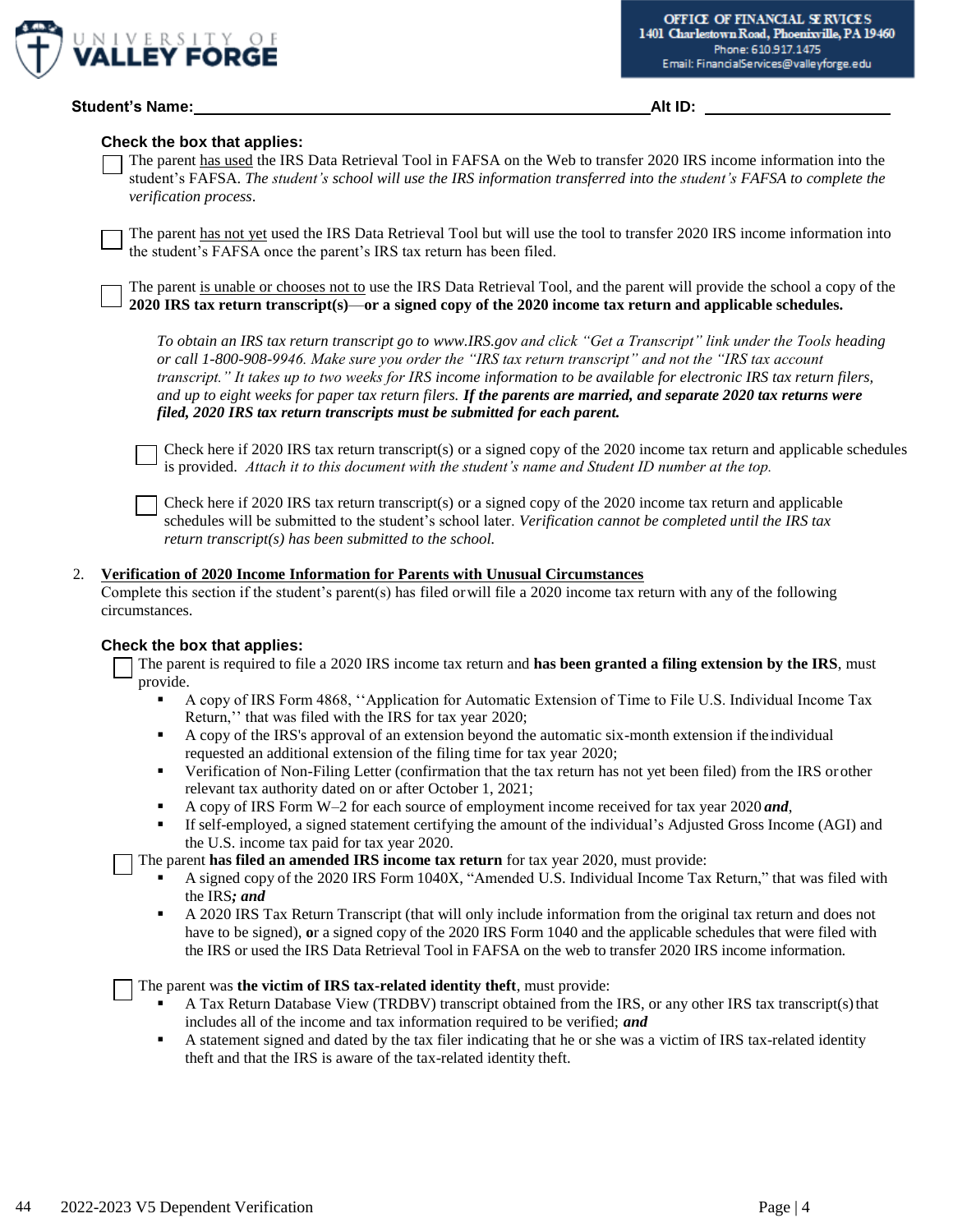

**Student's Name:** Alt ID: **Alt ID:**  $\overline{A}$  Alt ID:  $\overline{A}$  Alt ID:  $\overline{A}$ 

### 3. **Verification of 2020 Income Information for Parent Nontax Filers**

Complete this section if the student's parent(s) **will not file and not required to file** a 2020 income tax return with the IRS.

#### **Check the box that applies:**

The parent(s) was not employed and had no income earned from work in 2020.

The parent(s) was employed in 2020 and has listed below the names of all the parent's employers, the amount earned from each employer in 2020, and whether an IRS W-2/1099 form is provided. Copies of all 2020 IRS W-2/1099 forms issued to the parent(s) by employer(s) must be provided. *List every employer even if they did not issue an IRS W-2 form. Attach the W-2s/1099s to this document with the student's name and Student ID number at top of each one.* 

| Employer's Name                                | 2020 Amount Earned    | IRS W-2 Provided?    |
|------------------------------------------------|-----------------------|----------------------|
| Suzy's Auto Body Shop (example)                | $$2,000.00$ (example) | <i>Yes</i> (example) |
|                                                |                       |                      |
|                                                |                       |                      |
|                                                |                       |                      |
| <b>Total Amount of Income Earned from Work</b> |                       |                      |

**Additionally, the parent(s) must provide documentation from the IRS or other relevant tax authority dated on or after October 1, 2021 that indicates a 2020 IRS income tax return was not filed with the IRS or other relevant tax authority.** 

Check here if confirmation of non-filing is provided. *Attach it to this document with the student's name and Student ID at the top* 

Check here if confirmation of non-filing will be provided later.

# **E. High School Completion Status**

Provide one of the following documents that indicate your high school completion status when the student begins college in 2022– 2023:

- A copy of the student's high school diploma showing when graduated.
- For students who completed secondary education in a foreign country, a copy of the "secondary school leaving certificate" or other similar document.
- A copy of the student's final official high school transcript that shows the date when the diploma was awarded.
- A state certificate or transcript received by a student after the student passed a State-authorized examination that the State recognizes as the equivalent of a high school diploma (GED test, HiSET, TASC, or other State-authorized examination).
- An academic transcript that indicates the student successfully completed at least a two-year program that is acceptable for full credit toward a bachelor's degree.
- For a student who was homeschooled in a state where state law requires the student to obtain a secondary school completion credential for homeschooling (other than a high school diploma or its recognized equivalent), a copy of that credential.
- **•** For a student who was homeschooled in a state where state law does not require the student to obtain a secondary school completion credential for homeschooling (other than a high school diploma or its recognized equivalent), a transcript, or the equivalent, signed by the student's parent or guardian, that lists the secondary school courses the student completed and includes a statement that the student successfully completed a secondary school education in a homeschool setting.

# **Check the box that applies:**

The student has submitted a final official transcript or equivalent to the Admissions Office. *The financial aid administrator will use this information for the verification process*.

The student has not yet submitted a final official transcript or equivalent. *The student's admissions file or the verification process cannot be completed until a final official transcript or equivalent has been received.*

**A student who is unable to obtain the documentation listed above must contact the financial aid office.** If we have already received one of the documents above as part of the admission process, you do not need to turn in another copy.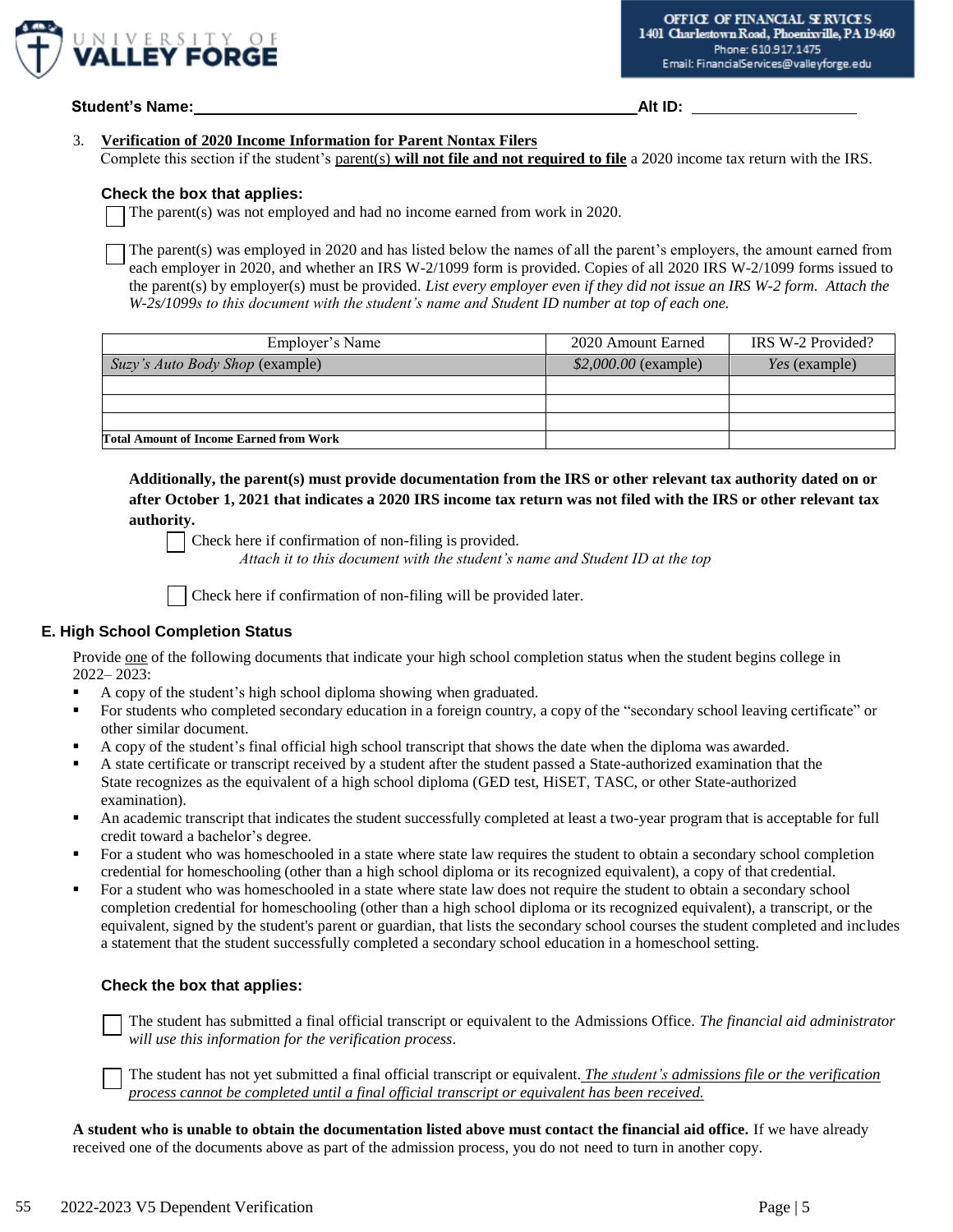

**F. Identity and Statement of Educational Purpose**

#### *To be signed at the institution:*

The student must appear in person at the student must appear in person at the verify his or her identity

(Name of Postsecondary Educational Institution)

by presenting an unexpired valid government-issued photo identification (ID), such as, but not limited to, a driver's license, other state-issued ID, or passport. The institution will maintain a copy of the student's photo ID that is annotated by the institution with the date it was received and reviewed, and the name of the official at the institution authorized to receive and review the student's ID.

In addition, the student must sign, in the presence of the institutional official, the Statement of Educational Purpose provided below.

#### *To be signed in the presence of a Notary:*

If the student is unable to appear in person at the Institution to verify his or her identity, the student must provide to the Institution:

- a. A copy of the unexpired valid government-issued photo identification (ID) that is acknowledged in the notary statement below,or that is presented to a notary, such as, but not limited to, a driver's license, other state-issued ID, or passport; and
- b. The original Statement of Educational Purpose provided below, which must be notarized. If the notary statement appears on aseparate page than the Statement of Educational Purpose, there must be a clear indication that the Statement of Educational Purpose was the document notarized.

#### **Statement of Educational Purpose**

| I certify that I                                                                                                                  | am the individual signing this Statement of Educational Purpose        |                          |  |
|-----------------------------------------------------------------------------------------------------------------------------------|------------------------------------------------------------------------|--------------------------|--|
| (Print Student's Name)                                                                                                            |                                                                        |                          |  |
| and that the federal student financial assistance I may receive will only be used for educational purposes and to pay the cost of |                                                                        |                          |  |
| attending and the contract of the contract of the contract of the contract of the contract of the contract of                     |                                                                        | for 2022-2023.           |  |
|                                                                                                                                   | (Name of Postsecondary Educational Institution)                        |                          |  |
| Student's Signature                                                                                                               | Date                                                                   | Student's ID Number      |  |
| Authorized Institutional Official's Signature                                                                                     | Date                                                                   |                          |  |
|                                                                                                                                   | <b>Notary's Certificate of Acknowledgement</b>                         |                          |  |
| State of City/County of City/County of City/County of City/County of City/County of City/County of City/County of City            |                                                                        |                          |  |
|                                                                                                                                   |                                                                        |                          |  |
| (Date)                                                                                                                            | (Notary's Printed Name)                                                |                          |  |
|                                                                                                                                   | and provided to me on basis of satisfactory evidence of identification |                          |  |
| (Printed Name of Signer)                                                                                                          |                                                                        |                          |  |
|                                                                                                                                   | to be the above-named person who signed the foregoing instrument.      |                          |  |
| (Type of government-issued photo ID provided)                                                                                     |                                                                        |                          |  |
| WITNESS my hand and official seal:                                                                                                |                                                                        |                          |  |
|                                                                                                                                   |                                                                        | My commission expires on |  |
| (Notary signature)                                                                                                                | (Seal)                                                                 | (Date)                   |  |